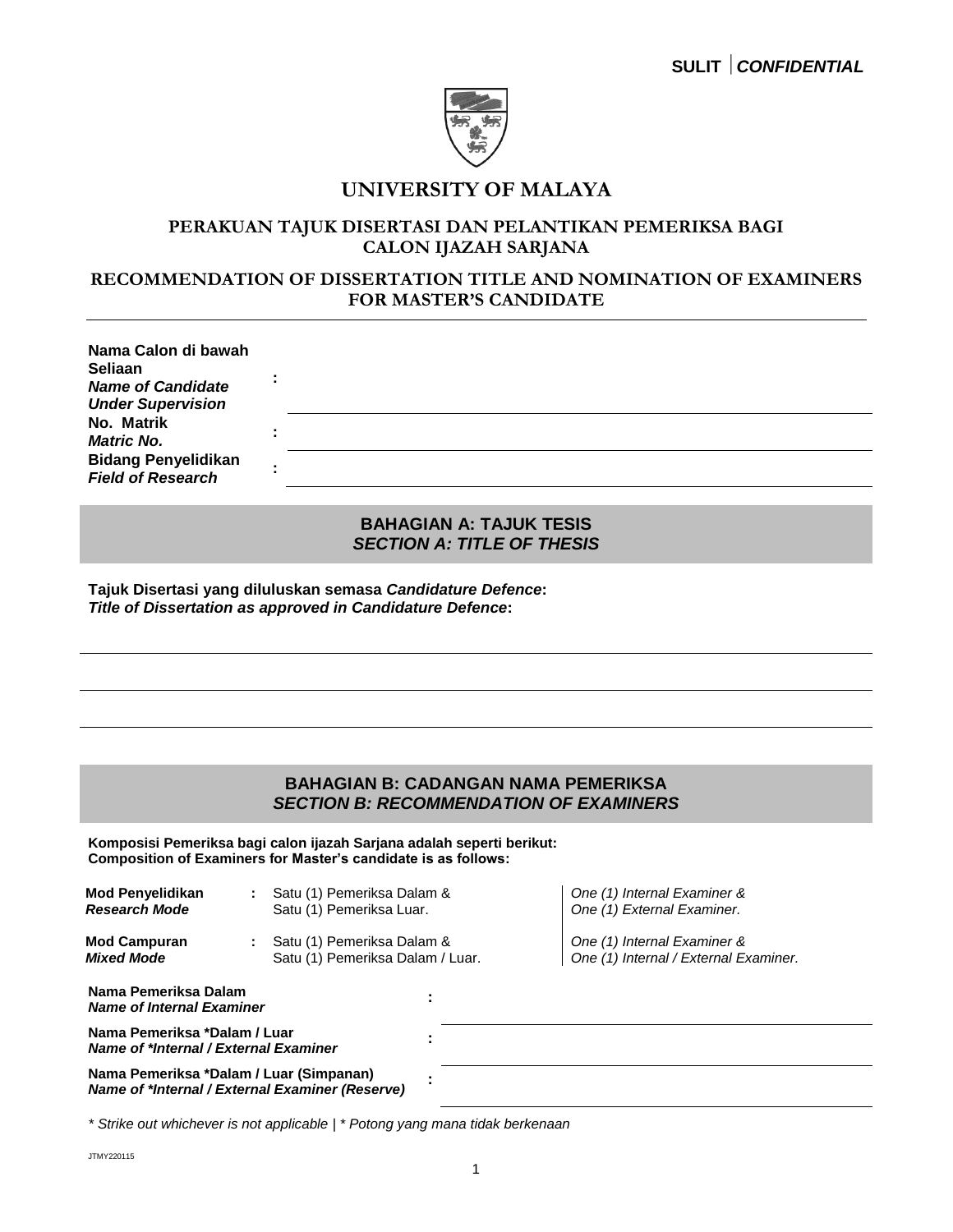#### **BAHAGIAN C: MAKLUMAT PEMERIKSA** *SECTION C: DETAILS OF EXAMINERS*

# **PEMERIKSA DALAM** *INTERNAL EXAMINER*

**1. NAMA** *NAME* : [Isikan nama Pemeriksa Dalam] *[Insert the name of Internal Examiner]* 

> **Kelayakan Akademik Tertinggi** (Ijazah, Nama Universiti, Tahun Pengijazahan) *Highest Academic Qualification (Degree, Name of University, Graduation Year)*

Contoh*Example:* PhD (University of Sydney), 1990

**[Alamat Universiti**  *Address of Affiliated University]*

Tel. / Tel. : Faks / Fax : Emel / Email :

**2. BIDANG PENGKHUSUSAN** *FIELD OF SPECIALIZATION* : [Isikan bidang pengkhususan dalam Bahasa Inggeris] *[Insert field of specilization in English language]*

## **PEMERIKSA \*DALAM / LUAR** *\*INTERNAL / EXTERNAL EXAMINER*

*\* Strike out whichever is not applicable*

*\* Potong yang mana tidak berkenaan*

**1. NAMA** *NAME* : [Isikan nama Pemeriksa] *[Insert the name of Examiner]* 

> **Kelayakan Akademik Tertinggi** (Ijazah, Nama Universiti, Tahun Pengijazahan) *Highest Academic Qualification (Degree, Name of University, Graduation Year)*

Contoh*Example:* PhD (University of Sydney), 1990

**[Alamat Universiti**  *Address of Affiliated University]*

Tel. / Tel. : Faks / Fax : Emel / Email :

- **2. BIDANG PENGKHUSUSAN** *FIELD OF SPECIALIZATION*
- : [Isikan bidang pengkhususan dalam Bahasa Inggeris] *[Insert field of specilization in English language]*
- **3. LATAR BELAKANG PEMERIKSA** *EXAMINER'S BACKGROUND*

\*Bahagian ini tidak perlu diisi bagi Pemeriksa Dalam *\*This section is not required for Internal Examiner*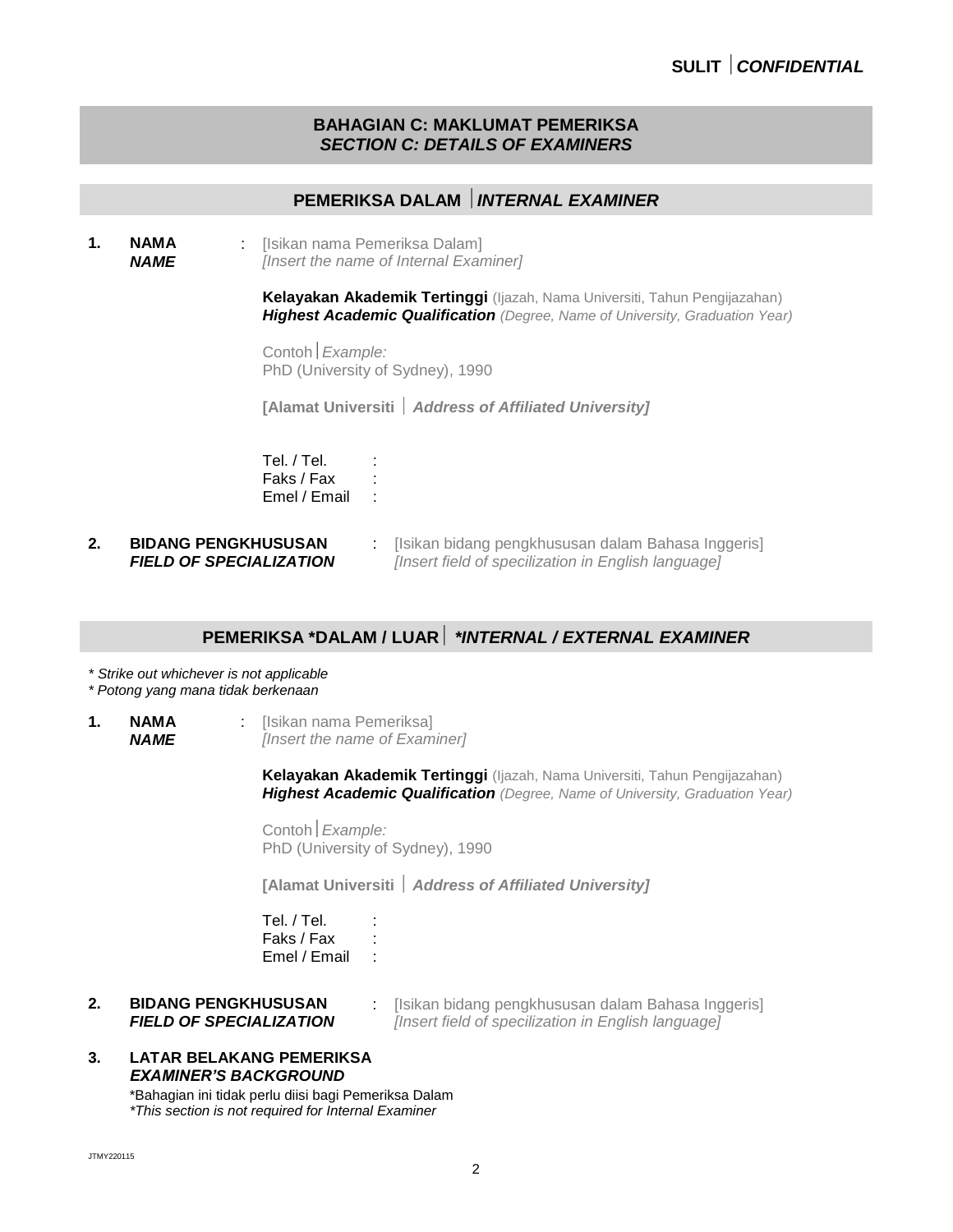#### **4. \*PENERBITAN TERPILIH (5 TAHUN TERKINI)** *\*SELECTED PUBLICATIONS (IN THE LAST 5 YEARS)*

\*Bahagian ini tidak perlu diisi bagi Pemeriksa Dalam *\*This section is not required for Internal Examiner*

a) *ContohExample:* Ahmed, H. E., Mohammed, H. A., and **Tsang. W.Y.** (2012). Historical Linkage and Political Connection: Commemoration and Representation of Sun Yat-sen and the 1911 Revolution in China and Nanyang, *Revolution*, *16* (8): 5951-5993. b) c) d) e)

# **PEMERIKSA DALAM / LUAR (SIMPANAN)***\*INTERNAL / EXTERNAL EXAMINER (RESERVE)*

*\* Strike out whichever is not applicable*

*\* Potong yang mana tidak berkenaan*

**1. NAMA** *NAME* : [Isikan nama Pemeriksa] *[Insert the name of Examiner]* 

> **Kelayakan Akademik Tertinggi** (Ijazah, Nama Universiti, Tahun Pengijazahan) *Highest Academic Qualification (Degree, Name of University, Graduation Year)*

Contoh*Example:* PhD (University of Sydney), 1990

**[Alamat Universiti**  *Address of Affiliated University]*

Tel. / Tel. : in the set of the set of the set of the set of the set of the set of the set of the set of the s<br>set of the set of the set of the set of the set of the set of the set of the set of the set of the set of the <br> Faks / Fax : Emel / Email :

- **2. BIDANG PENGKHUSUSAN** *FIELD OF SPECIALIZATION* : [Isikan bidang pengkhususan dalam Bahasa Inggeris] *[Insert field of specilization in English language]*
- **3. LATAR BELAKANG PEMERIKSA** *EXAMINER'S BACKGROUND* \*Bahagian ini tidak perlu diisi bagi Pemeriksa Dalam *\*This section is not required for Internal Examiner*
- **4. \*PENERBITAN TERPILIH (5 TAHUN TERKINI)** *\*SELECTED PUBLICATIONS (IN THE LAST 5 YEARS)* \*Bahagian ini tidak perlu diisi bagi Pemeriksa Dalam

*\*This section is not required for Internal Examiner*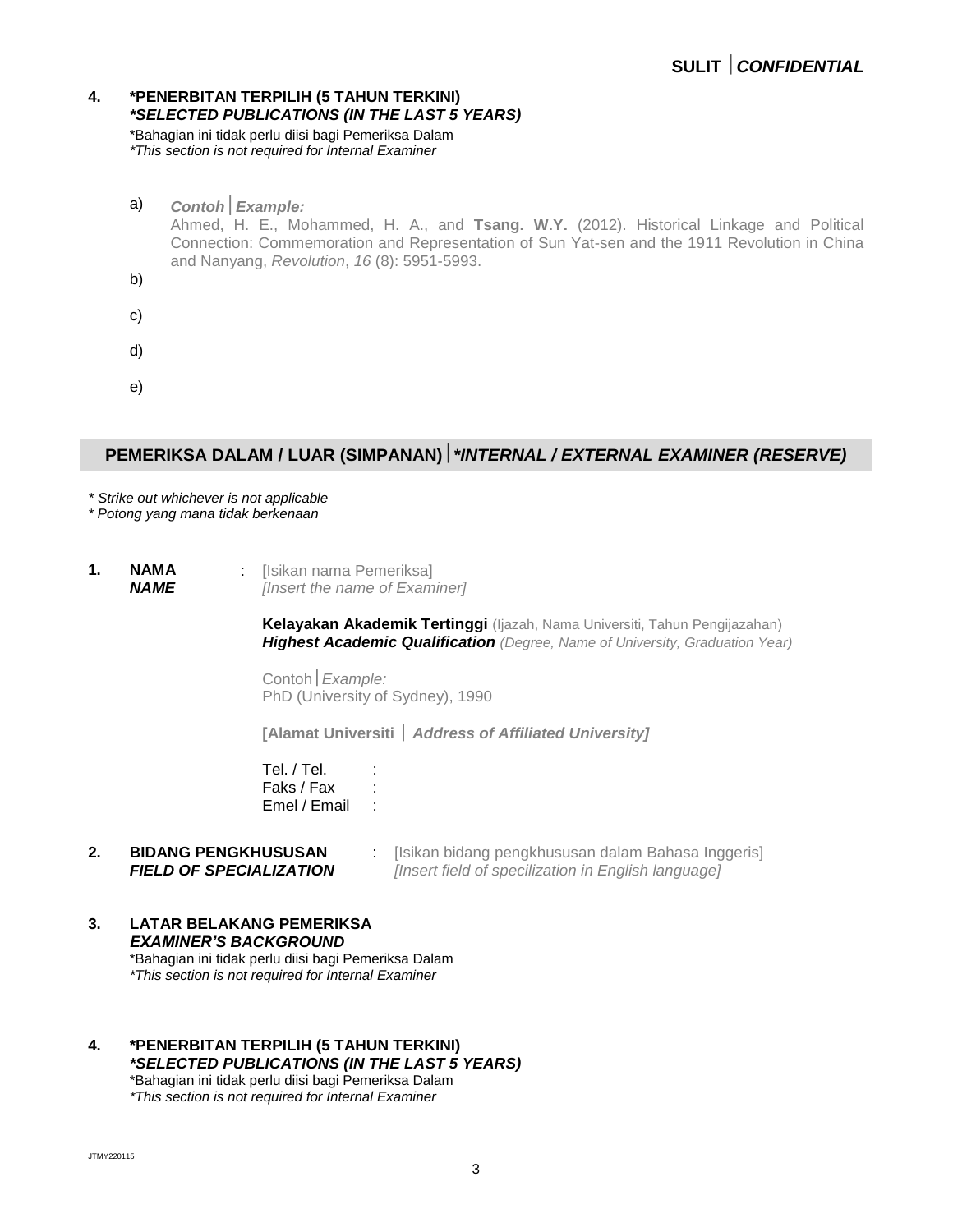

**Disediakan oleh:** *Prepared by:*

> **Tandatangan Penyelia (1)** *Signature of Supervisor (1)*

**Tandatangan Penyelia (2)** *Signature of Supervisor (2)*

**Nama Penyelia (1)***Name of Supervisor (1):* **Nama Penyelia (2)***Name of Supervisor (2):*

**Tarikh :** *Date*

**Tarikh :** *Date*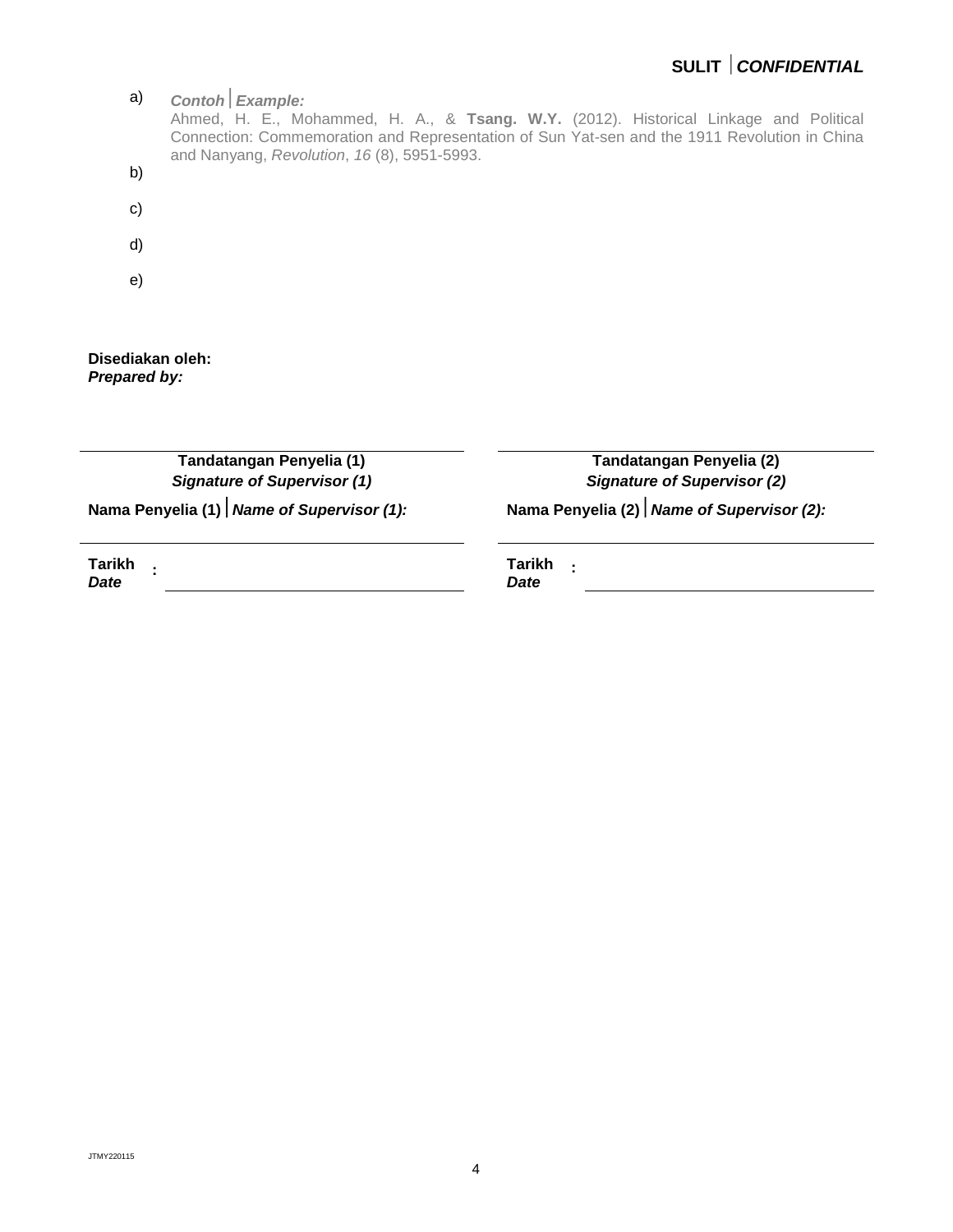#### **BAHAGIAN D: PERAKUAN JKIT (JABATAN)** *SECTION D: RECOMMENDATION BY JKIT (DEPARTMENT)*

**Bahagian ini hendaklah dikemukakan kepada JKIT Jabatan (jika berkenaan) untuk ulasan sebelum dikemukakan ke peringkat seterusnya untuk perakuan/kelulusan.**

*This section has to be filled by the JKIT (Department) (if applicable) for comments before the subsequent level of recommendation/approval.*

**Perakuan oleh JKIT (Jabatan):** *Recommendation from JKIT (Dept.):* **Setuju** *Agree* **Tidak Setuju** *Disagree* **Ulasan:** *Comments:* **Tarikh:** *Date :* **Nama & Tandatangan Pengerusi JKIT (Jabatan)** *Name & Signature of Chairperson of JKIT (Department)* **BAHAGIAN E: PERAKUAN JKIT (FAKULTI)** *SECTION E: RECOMMENDATION BY JKIT (FACULTY)* **Perakuan oleh JKIT (Fakulti):** *Recommendation from JKIT (Faculty):* **Setuju** *Agree* **Tidak Setuju** *Disagree* **Ulasan:** *Comments:* **Tarikh:** *Date :*

**Nama & Tandatangan Pengerusi JKIT (Faculty)** *Name & Signature of Chairperson of JKIT (Faculty)*